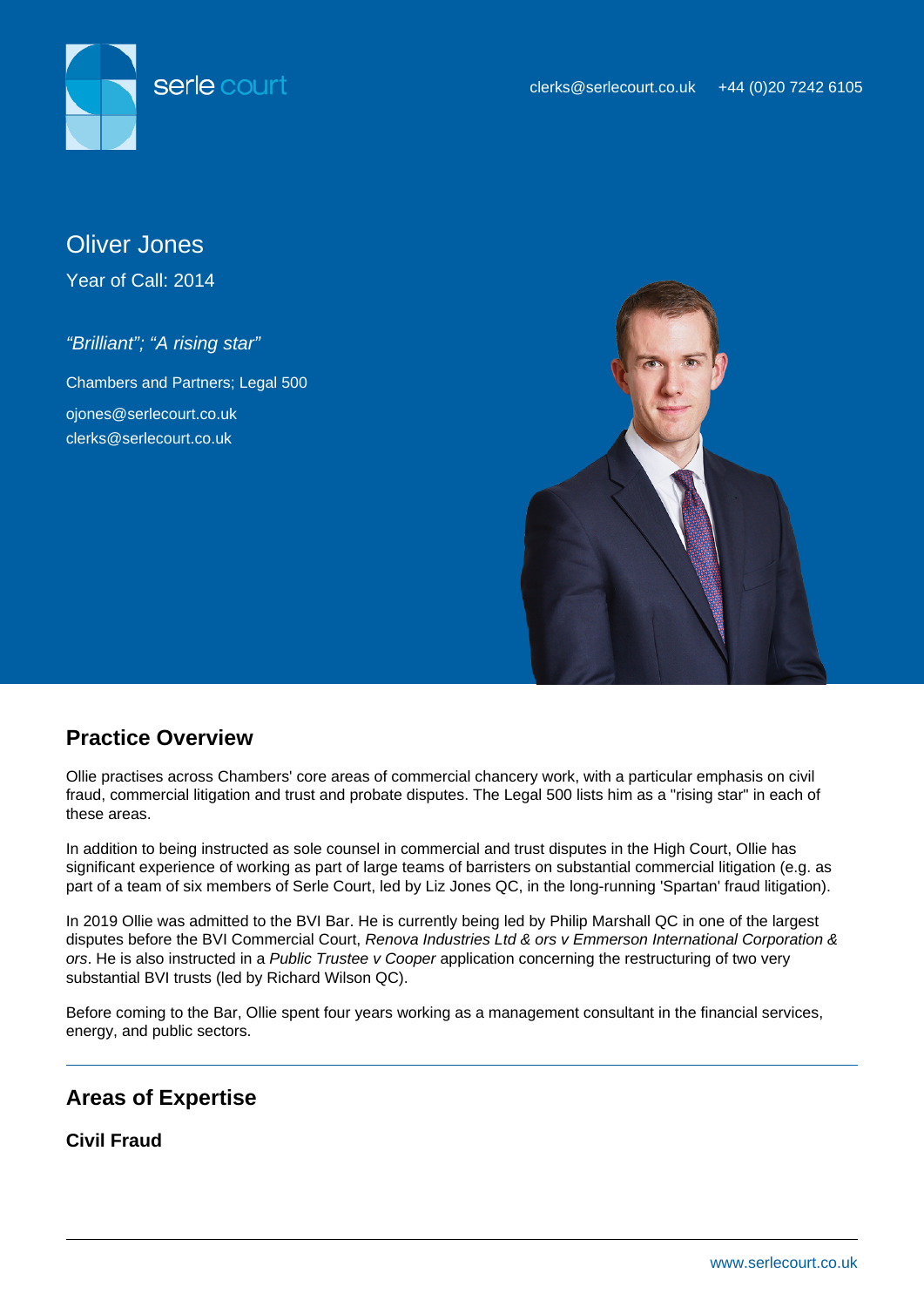Sir Owen Glenn and Kea Ivestments Limited v Watson and Ors (2016 - ): acting for Sir Owen Glenn KNZM ONZM and Kea Investments Limited. The trial of the action took place over twelve weeks in 2017 before Nugee J. and judgment was handed down on 31 July 2018. Kea succeeded in establishing its entitlement to set aside agreements relating to a joint venture between Sir Owen and Eric Watson on the basis of (i) fraudulent misrepresentations made on behalf of Mr Watson, (ii) the rules against bribes and secret commissions, and (iii) breach of Mr Watson's fiduciary duty to Kea. The court gave an important decision on equitable interest, awarding interest at 6.5% compounded annually. Litigation continues as Kea seeks to enforce its judgment against Mr Watson's assets in the UK and internationally, including in further related proceedings against alleged nominees of Mr Watson. Led by Elizabeth Jones QC; instructed by Farrer & Co. See e.g. [2018] EWHC 2016 (Ch) (trial judgment); [2018] EWHC 2483 (Ch) (consequentials); [2019] EWHC 309 (Ch) and [2020] EWHC 472 (Ch) (enforcement proceedings).

Renova Industries Ltd & ors v Emmerson International Corporation & ors) (BVI) (2018 - ): acting for the Defendants and Claimants by way of Counterclaim and Ancillary Claim in a dispute worth circa US\$1 billion between two prominent Russian businessmen and associated parties concerning a joint venture in relation to various power generation and distribution assets in Russia. The proceedings involve contractual claims and claims for breach of trust and dishonest assistance, deceit, conspiracy to injure and other economic torts. There have been myriad interlocutory applications, including successful applications for freezing and disclosure orders; applications for anti-suit injunctions; applications and cross-applications for security for costs; and a number of pending jurisdiction and service challenges brought by defendants to the fraud claims. The case has provided the first major decision in the BVI on disclosure to assist a decision whether to apply for a freezing order. Instructed by Walkers, led by Philip Marshall QC.

Berkeley Square Holdings & ors v Lancer Property Asset Management & ors (2021): acting for the Claimants in bringing bribery and related claims against their former property asset managers in relation to a portfolio of 'superprime' Mayfair property. Led by Philip Marshall QC, instructed by Eversheds Sutherland. See e.g. [2021] EWHC 750 (Ch); [2021] EWHC 818 (Ch); [2021] EWHC 849 (Ch).

Petroserv v Ugland Nordic Shipping (2020 - 2021): acting unled for the Defendant shipping company in Commercial Court proceedings brought by the Defendant's former agent in Brazil for commission which had not been paid because of allegations raised in the context of the long-running bribery investigation by the Brazilian authorities known as 'Operation Car Wash'. Instructed by Mayer Brown LLP.

Entertainment One Ltd & ors v Monex Europe Limited & ors (2019 - 2021): acting for the Claimant in a claim to set aside a series of forex contracts on the grounds of bribery of an agent. Led by Elizabeth Jones QC; instructed by Mayer Brown LLP.

Advised the former director of the fund of hedge funds business Liongate Limited in relation to claims for his costs of legal proceedings under his D&O insurance policy, where insurers sought to resist the claim on the grounds that the legal proceedings involved allegations of fraud. Attended successful mediation in 2020. Instructed by Bedell Cristin Cayman Partnership (2018 - 2020).

Principal Global Investors & anr v Dillard & ors (2015 - 2018): acted for the Second Defendant and his trustees in defending Commercial Court proceedings worth over £60m for breach of warranty and in deceit arising out of the sale of the fund of hedge funds Liongate Capital. The case settled on confidential terms. Instructed by Farrer & Co and Clifford Chance; led by John Machell QC from 2017.

Acted for the claimant firm of solicitors in proceedings against two employees who had defrauded the firm over a period of several years by the creation of false invoices for third party supplies and services

Acted for the respondent to an application for a freezing injunction made after she had admitted defrauding her employer over several years.

Acted for a non-party applicant to obtain a variation to freezing injunctions obtained by various parties in the wake of the Timothy Sammons art fraud, so that she could obtain the release from storage of various valuable works of art which belonged to her.

Assisted Dan McCourt Fritz in obtaining freezing and disclosure orders on behalf of a victim of a "boiler room"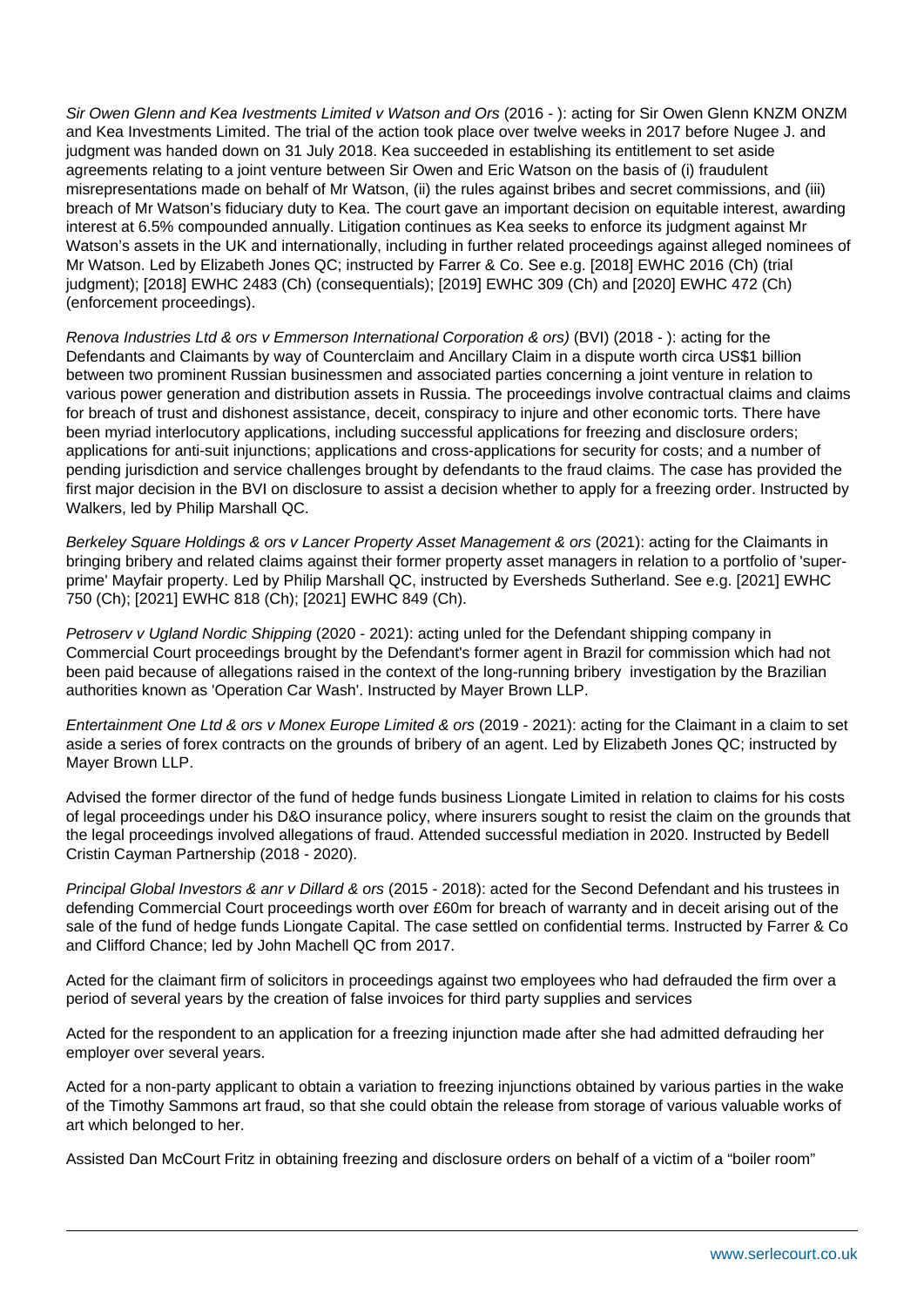diamond scam, and subsequently in drafting and pursuing the substantive claim.

# **Commercial Litigation**

Renova Industries Ltd & ors v Emmerson International Corporation & ors) (BVI) (2018 - ): acting for the Defendants and Claimants by way of Counterclaim and Ancillary Claim in a dispute worth circa US\$1 billion between two prominent Russian businessmen and associated parties concerning a joint venture in relation to various power generation and distribution assets in Russia. The proceedings involve contractual claims and claims for breach of trust and dishonest assistance, deceit, conspiracy to injure and other economic torts. There have been myriad interlocutory applications, including successful applications for freezing and disclosure orders; applications for anti-suit injunctions; applications and cross-applications for security for costs; and a number of pending jurisdiction and service challenges brought by defendants to the fraud claims. Instructed by Walkers, led by Philip Marshall QC.

Sir Owen Glenn and Kea Ivestments Limited v Watson and Ors (2016 - ): acting for Sir Owen Glenn KNZM ONZM and Kea Investments Limited. The trial of the action took place over twelve weeks in 2017 before Nugee J. and judgment was handed down on 31 July 2018. Kea succeeded in establishing its entitlement to set aside agreements relating to a joint venture between Sir Owen and Eric Watson on the basis of (i) fraudulent misrepresentations made on behalf of Mr Watson, (ii) the rules against bribes and secret commissions, and (iii) breach of Mr Watson's fiduciary duty to Kea. The court gave an important decision on equitable interest, awarding interest at 6.5% compounded annually. Litigation continues as Kea seeks to enforce its judgment against Mr Watson's assets in the UK and internationally, including in further related proceedings against alleged nominees of Mr Watson. Led by Elizabeth Jones QC; instructed by Farrer & Co. See e.g. [2018] EWHC 2016 (Ch) (trial judgment); [2018] EWHC 2483 (Ch) (consequentials); [2019] EWHC 309 (Ch) and [2020] EWHC 472 (Ch) (enforcement proceedings).

Eddie Jordan v Sunseeker London Limited (2021 - ): acting for the Defendant distributor of luxury yachts defending a claim for unpaid commission based on an alleged oral agreement. Instructed by Mayer Brown LLP.

Berkeley Square Holdings & ors v Lancer Property Asset Management & ors (2021): acting for the Claimants in bringing bribery and related claims against their former property asset managers in relation to a portfolio of 'superprime' Mayfair property. Led by Philip Marshall QC, instructed by Eversheds Sutherland. See e.g. [2021] EWHC 750 (Ch); [2021] EWHC 818 (Ch); [2021] EWHC 849 (Ch).

Petrosery y Ugland Nordic Shipping (2020 - 2021): acting unled for the Defendant shipping company in Commercial Court proceedings brought by the Defendant's former agent in Brazil for commission which had not been paid because of allegations raised in the context of the long-running bribery investigation by the Brazilian authorities known as 'Operation Car Wash'. Instructed by Mayer Brown LLP.

Entertainment One Ltd & ors v Monex Europe Limited & ors (2019 - 2021): acting for the Claimant in a claim to set aside a series of Forex contracts on the grounds of bribery of an agent. Led by Elizabeth Jones QC; instructed by Mayer Brown LLP.

Principal Global Investors & anr v Dillard & ors (2015 - 2018): acted for the Second Defendant and his trustees in defending Commercial Court proceedings worth over £60m for breach of warranty and in deceit arising out of the sale of the fund of hedge funds Liongate Capital. The case settled on confidential terms. Instructed by Farrer & Co and Clifford Chance; led by John Machell QC from 2017.

Bowes v Panareti [2018]: appeared with Professor Jonarthan Harris QC (Hons) on an application in the Commercial Court relating to a jurisdiction dispute concerning alleged misselling of properties in Cyprus. The application also dealt with an issue as to the appropriate costs order in circumstances where the Appellants had withdrawn their appeal as a result of certain amendments made by the Respondents to their Particulars of Claim which had rendered the a number of the Grounds of Appeal redundant. Instructed by Gateley PLC.

Instructed for Air Tanzania and the Government of Tanzania in the Commercial Court in defending claims for USD 30 million under the lease of an Airbus A320 and a guarantee on the grounds that they were executed without authority and in breach of Tanzanian procurement law. Led by Rupert Reed QC; instructed by Shakespeare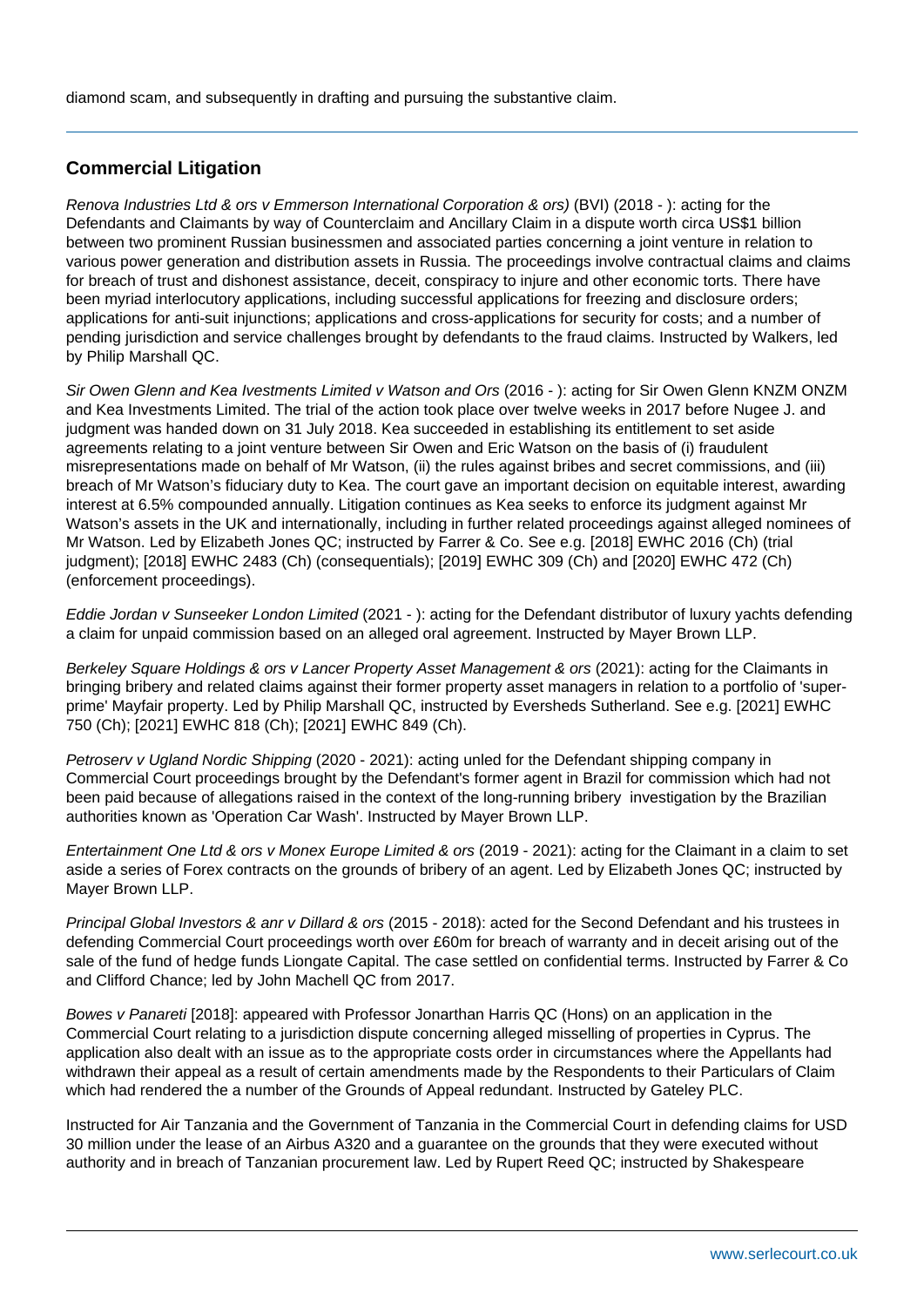#### Martineau (2018)

Hussein v Her Highness Princess Nouf Bint Khalid bin Abdullah al Saud [2018]: Acted for the former head of the family office of the late Prince Fahd bin Salman of Saudi Arabia in claiming unpaid remuneration, expenses and commission owed on various Knightsbridge property developments pursued for the benefit of the family. The claim settled following mediation in January 2019. Led by Rupert Reed QC; instructed by Cooke Young & Keidan) (2017 - 2018).

Instructed for the Claimants in bringing claims for breach of confidence and breach of contract concerning an online-payments system business. The instruction involved preparing an inter partes injunction application (undertakings were obtained on the day of the hearing), issuing proceedings, and attending the mediation. The claim settled following mediation. Led by Hugh Norbury QC; instructed by Boodle Hatfield LLP.

Advised the former director of the fund of hedge funds business Liongate Limited in relation to claims for his costs of legal proceedings under his D&O insurance policy, where insurers sought to resist the claim on the grounds that the legal proceedings involved allegations of fraud. Attended successful mediation in 2020. Instructed by Bedell Cristin Cayman Partnership (2018 - 2020).

Advised a European commodity futures trader on the merits of bringing a claim for breach of contract against their London-based broker.

Assisted Dan McCourt Fritz, led by Lance Ashworth QC, in an appeal to the Court of Appeal on behalf of the director of a company who at first instance had been committed to prison for eight months for contempt of court in respect of his company's breach of the terms of a freezing order. The appeal concerned inter alia the proper interpretation of the "ordinary and proper course of business" exception to freezing orders (Michael Wilson and Partners Ltd v Emmott [2015] EWCA 1028).

Assisted Matthew Morrison, led by Philip Marshall QC, in a six-day trial in the Chancery Division before Mr Justice Sales, acting for a Russian businessman and his offshore company in a claim for over £100m under a loan agreement and guarantee (Avonwick Holdings Ltd v Webinvest Ltd [2014] EWHC 3661 (Ch)).

# **Company**

Instructed in relation to a dispute between corporate shareholders in a property joint venture vehicle (instructed by Farrer & Co, led by Richard Walford).

Acted for the personal representatives of an estate in defending a Part 20 claim based on an alleged partnership with the Deceased concerning the management of a property portfolio. Instructed by Boodle Hatfield LLP.

Assisted Matthew Morrison, led by Hugh Norbury QC, in advising the liquidators of a company on the merits of bringing claims against the former directors for breach of duties and/or negligence in connection with the improper issue of loan notes in the company to potential investors in the United States.

Assisted Matthew Morrison in bringing an unfair prejudice petition in a dispute between the three shareholders in a pharmacy business, and in defending a cross-claim for breach of director's duties.

#### **Insolvency**

Marwaha v Entertainment One Ltd (2021): acting for Entertainment One in response to an application to set aside a statutory demand for monies due under an assigned loan agreement. Instructed by Mayer Brown LLP.

Re Arrinera Automotive Holdings Limited [2016]: argued successfully for the dismissal of the petition against the company, on the basis that the alleged debt was disputed genuinely and on substantial grounds. Instructed by Rooks Rider.

Advised on various matters relating to the bankruptcy of Mr Shlosberg in the aftermath of the Avonwick v **Webinvest**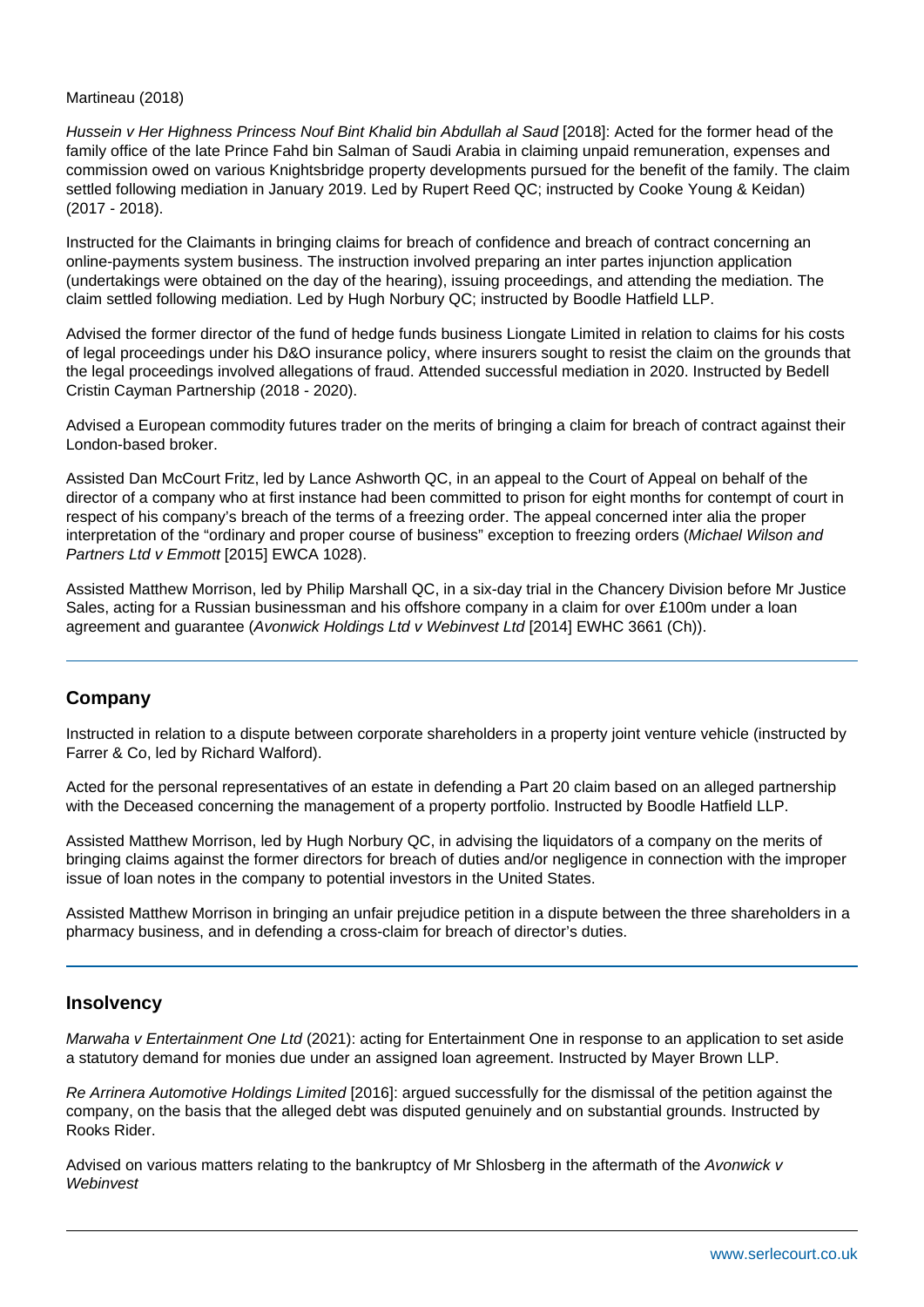litigation. Instructed by Enyo Law.

Acting for the respondents to a liquidator's application under s.238 Insolvency Act 1986 in relation to payments totalling c. £500,000 which they received in relation to certain 'concierge lifestyle services'.

# **Professional Negligence**

Acting for a successful entrenpreneur and his family (instructed by Womble Bond Dickinson; led by Richard Wilson QC) in relation to failed tax planning and possible claims against the tax advisers (2020 - ).

Assisted Dominic Dowley QC in advising a solicitor concerning allegations of breach of fiduciary duty arising out of the solicitor's conduct of the sale of a residential property in Bermuda.

Assisted Giles Richardson, led by Philip Jones QC, in a class action against the promoters of an investment scheme and the firm of property valuers which valued the underlying assets in the scheme.

Assisted Giles Richardson in proceedings against Isle of Man property valuers in connection with the negligent valuation of residential property.

Assisted Dan McCourt Fritz in bringing proceedings against a firm of solicitors for the negligent drafting of an LLP Members Agreement in connection with a firm's conversion from traditional partnership to LLP status.

### **Private Client Trusts and Probate**

Re O & P Trusts (2021 - ) (BVI): acting for the trustees of two very substantial BVI trusts in a Public Trustee v Cooper application concerning a proposed restructuring. Led by Richard Wilson QC; instructed by Withers Worldwide LLP.

Re Scherbakov (2020 - ): acting for the administrators of the very substantial cross-border estate of a prominent Russian businessman. Led by Richard Wilson QC; instructed by Farrer & Co.

Acting for a successful entrenpreneur and his family (instructed by Womble Bond Dickinson; led by Richard Wilson QC) in relation to failed tax planning, bringing a claim for rescission of the relevant agreements on the basis of equitable mistake (2020 - ).

Sir Owen Glenn and Kea Ivestments Limited v Watson and Ors (2016 - ): acting for the Claimants in this largescale piece of litigation, the trial of which took place over twelve weeks in 2017. The first claimant was the settlor of two Nevis trusts and the second claimant was a company held under the trusts. Issues arose as to (i) whether it was possible for the first defendant to owe fiduciary duties to the first claimant notwithstanding that the first claimant had put forward the second claimant company to enter into the relevant transactions and was not a beneficiary of the trusts which held that company, (ii) whether a transfer of the second claimant from one trust to another, allegedly for US tax reasons, had been in breach of trust, and (iii) whether the first claimant had a legitimate expectation of consultation in relation to the affairs of the second claimant. See e.g. [2018] EWHC 2016 (Ch); [2018] EWHC 2483 (Ch). Currently instructed in relation to steps being taken by Kea to enforce its judgment debt, including in further related proceedings against alleged nominees of Mr Watson. Led by Liz Jones QC; instructed by Farrer & Co.

Re the Estate of Lord Jacobs (2017 - 2020 ): acting for the administrators of this substantial Estate in several sets of proceedings in the High Court. Led by Richard Wilson QC; instructed by Burges Salmon LLP.

A v Z (2017 - 2018): advised and represented the adult beneficiaries of a large private trust settled by a successful retail entrepreneur in relation to an application brought under the Variation of Trusts Act 1958 under which it was proposed, among other things, that a transitional serial interest be created in favour of the life tenant's spouse.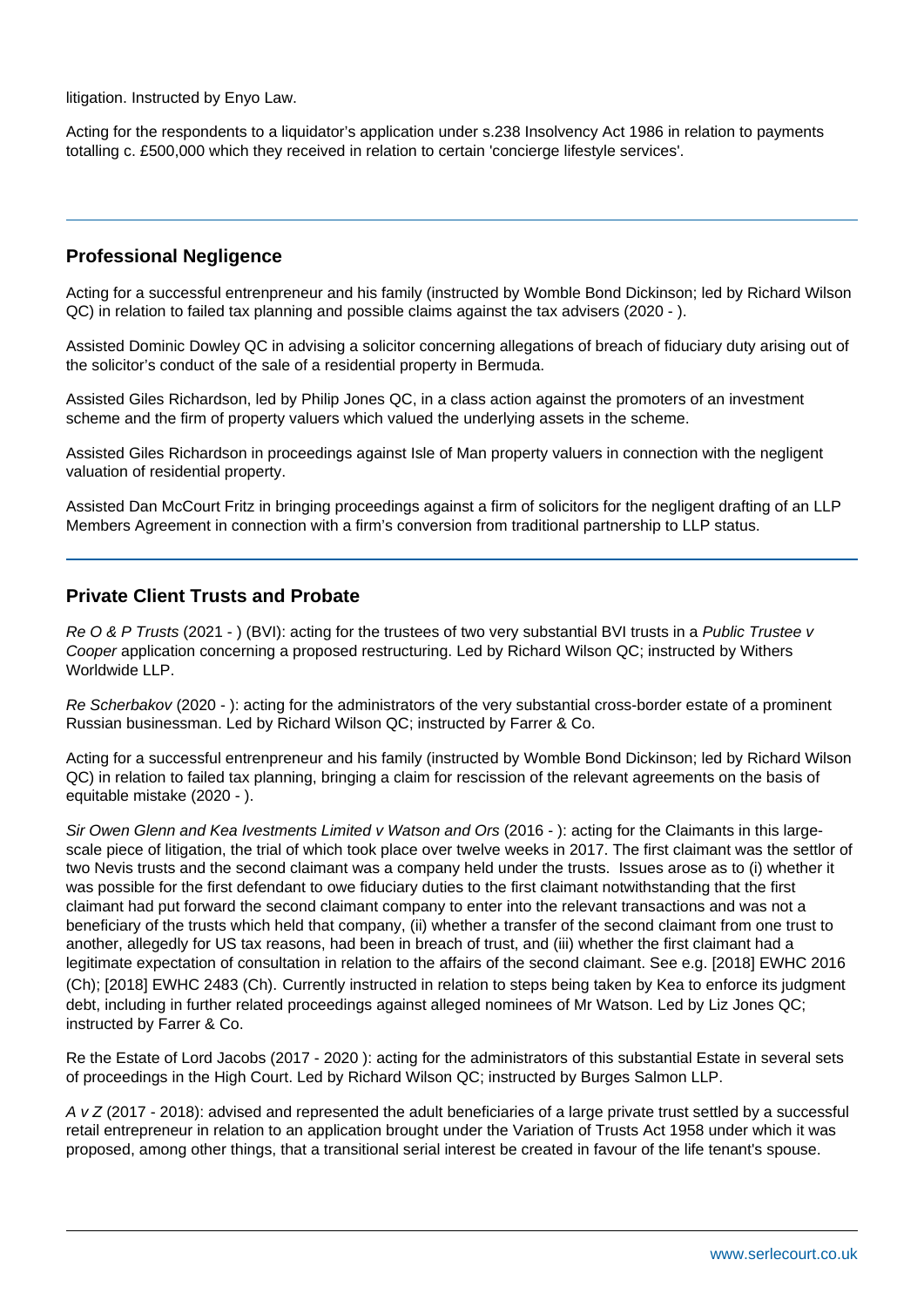Instructed by Cripps LLP.

Jackson v Gowar (2018): acted for the capital beneficiary in a dispute between one of two income beneficiaries and the outgoing trustee in relation to the trustees' use of income to meet capital expenses, in circumstances where the trust's only asset was a valuable freehold interest in commercial land. The case settled following an FDR hearing in the Chancery Division before Roth J.

Re Al-Kariemy [2018] EWHC: represented one of three beneficiaries and administrators of his deceased father's UK estate in successfully applying for and obtainign an order for the removal of his siblings as administrators. Both siblings were resident in Saudi Arabia, and the action also involved an interlocutory application for service out of the jurisdiction by alternative method.

Inchbald v Inchbald [2016] EWHC 3215 (Ch); [2017] EWHC 616 (Ch): represented the first defendant in a highprofile probate dispute involving a want of knowledge and approval challenge to the last wills of the famous designer, Michael Inchbald. Led by Richard Wilson QC; instructed by Farrer & Co.

Acted for the sole beneficiaries of the deceased's estate defending claims brought by their step-mother and her two children under the Inheritance (Provision for Family and Dependants) Act 1975.

Assisted Dakis Hagen who was acting as junior counsel, instructed by Withers LLP in a three week trial before Mr Justice Blair (sitting in the Family Division). The case concerned whether various UK properties were held pursuant to nominee arrangements, and raised inter alia issues concerning the proper law of sham and the applicability of the Jones v Kernott "common intention" constructive trust in the context of non-cohabitees.

Assisted Giles Richardson in bringing proceedings against Nevis trustees seeking orders that the trustees vest the trust assets in new trustees, resign from all directorships held as a result of their being trustees, deliver up all documents and papers belonging to the trust, and provide an account in common form.

Assisted Giles Richardson acting for the claimant's estate in a claim for breach of trust and breach of fiduciary duty against the defendant arising out of a property investment venture between the claimant and the defendant in the United States.

Assisted Thomas Braithwaite in advising an Isle of Man corporate trustee in connection with an application made against it in England, under section 342(1)(d) Insolvency Act 1986, by the trustee in bankruptcy of the trust's settlor.

### **Private International Law**

Berkeley Sqaure Holdings Limited v Lancer Property Assets Management Limited (2021): acting for the Claimants in bringing bribery and related claims against their former property asset managers in relation to a portfolio of 'super-prime' Mayfair property. The case raised issues concerning the justiciability of the health of a foreign head of state: see, e.g, [2021] EWHC 818 (Ch). Led by Philip Marshall QC, instructed by Eversheds Sutherland

Koza Ltd v Akcil and Ors (2018): advised Tasarruf Mevduati Sigorta Fonu, a Turkish public body which has supervisory responsibility for companies in Turkey, as a proposed intervenor in the appeal to the Surpeme Court in this Appeal concerning the scope of Article 24(2) of Regulation (EU) No 1215/2012. Led by Professor Jonathan Harris QC (Hons); instructed by Stewarts Law.

Bowes v Panareti [2018]: appeared with Professor Jonarthan Harris QC (Hons) on an application in the Commercial Court relating to a jurisdiction dispute concerning alleged misselling of properties in Cyprus. Instructed by Gateley PLC.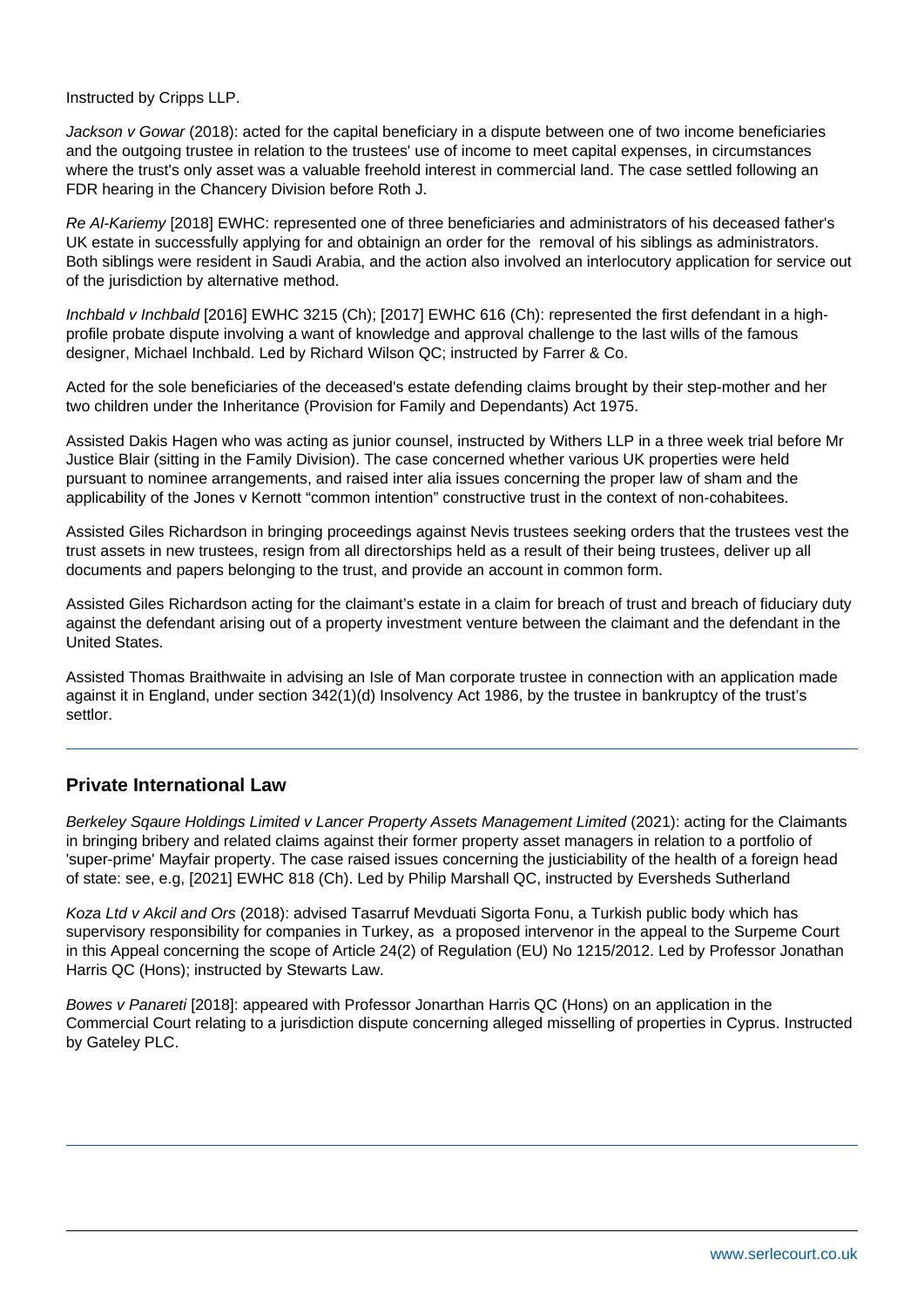# **Chancery**

# **Recommendations**

'Rising Star', Civil Fraud, Legal 500 2022 Guide

'Rising Star', Commercial Litigation, Legal 500 2022 Guide

'Rising Star', Private Client: Trusts and Probate, Legal 500 2022 Guide

Chancery: Traditional (Band 4), Chambers UK Bar 2022 Guide

'Rising Star', Civil Fraud, Legal 500 2021 Guide

Chancery: Traditional (Band 4), Chambers UK Bar 2021 Guide

Chancery: Traditional (Band 4), Chambers High Net Worth (2021)

'Up and Coming', Chancery: Traditional, Chambers High Net Worth (2020)

# **Quotes**

"A really excellent junior. Brilliant with clients. Completely on top of the detail. Very strong on the law and a huge asset to any team." (Legal 500 2022 Guide)

"A superb lawyer and a huge asset to any team. Great with clients, very clever, very hard-working and efficient." (Legal 500 2022 Guide)

"Extremely impressive. He is intelligent, diligent and reliable. Thorough and forensic in his approach, he has very sound judgement." (Legal 500 2022 Guide)

"A really wise head on young shoulders who's a complete team player." (Chambers UK Bar 2022 Guide)

"He is a total star in my opinion. He is excellent on big, complex cases, nothing is ever too much trouble for him, and he has a commercial and practical approach. He gets to grips with things so quickly, and is incredibly proactive." (Chambers High Net Worth, 2021)

"A rising star in this area - he is very strong on the law; his grasp of complex equitable and asset tracing issues is very impressive. He takes a collaborative approach that makes him a delight to work with. His advice is considered, mature and tactically aware." (Legal 500 2021 Guide)

"Brilliant" (Chambers UK Bar, 2021)

"The standout thing is his drafting skill. He's amazing at turning around documents at high speed - really clever and such a nice man." (Chambers UK Bar, 2021)

# **Client Testimonials**

"…razor sharp, very strong technically, tactically astute and always has his eye on the wider commercial context."